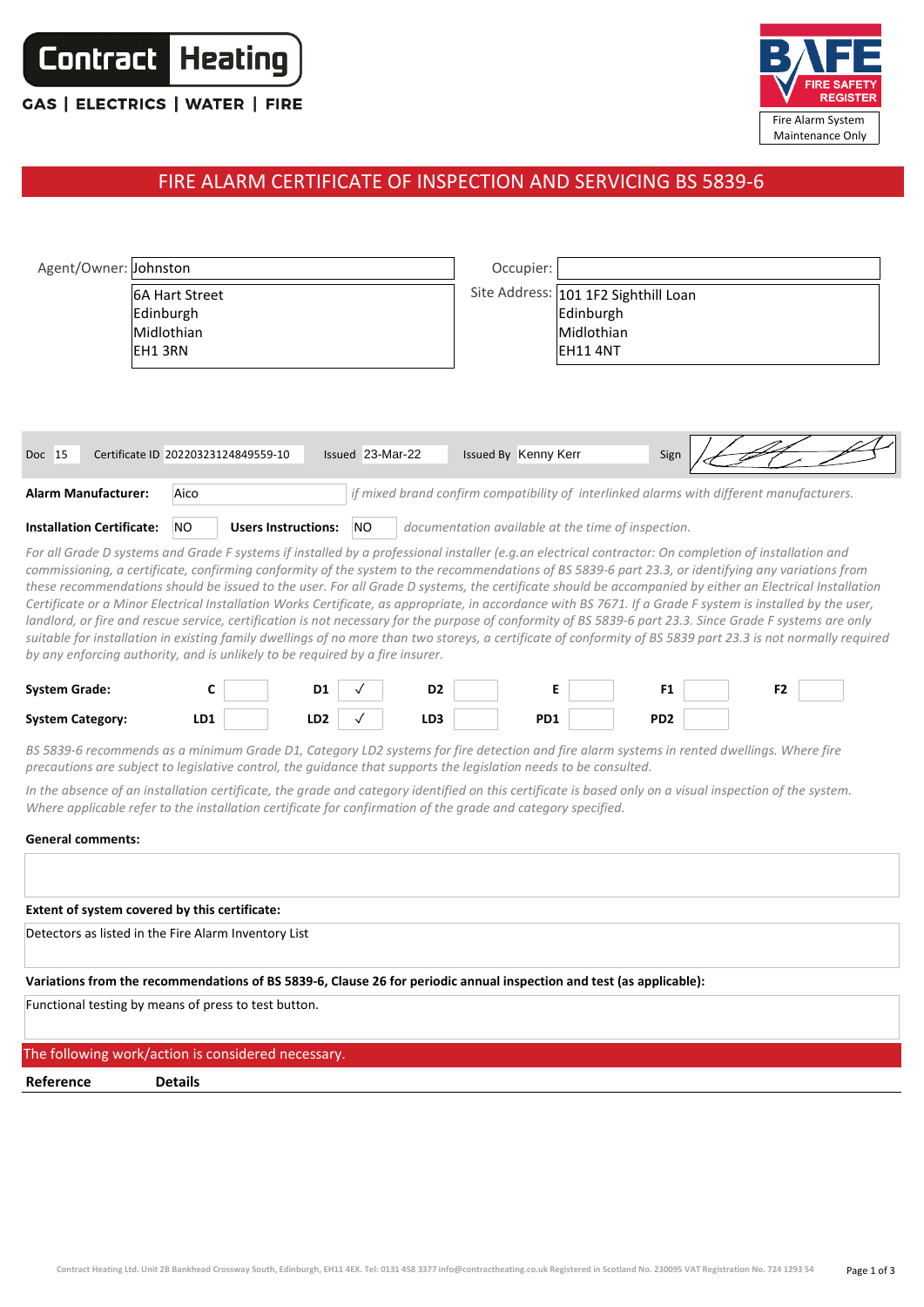| <b>Fire Alarm Inventory List</b> |                |                   |                 |              |                    |  |  |  |  |  |
|----------------------------------|----------------|-------------------|-----------------|--------------|--------------------|--|--|--|--|--|
| <b>Type</b>                      | Location       | <b>Replace By</b> | <b>Mounting</b> | <b>Power</b> | <b>Interlinked</b> |  |  |  |  |  |
| Heat                             | Kitchen        | 30/09/31          | Ceiling         | Mains        |                    |  |  |  |  |  |
| Smoke                            | Hall (Floor 1) | 31/10/31          | Ceiling         | Mains        | √                  |  |  |  |  |  |
| Smoke                            | Hall (Floor 1) | 31/10/31          | Ceiling         | Mains        | $\checkmark$       |  |  |  |  |  |
| Smoke                            | Lounge         | 31/10/31          | Ceiling         | Mains        | √                  |  |  |  |  |  |
| Smoke                            | Bed 1          | 31/10/31          | Ceiling         | <b>Mains</b> | √                  |  |  |  |  |  |
| Smoke                            | Bed 3          | 31/10/31          | Ceiling         | Mains        | √                  |  |  |  |  |  |
| Smoke                            | Bed 2          | 31/10/31          | Ceiling         | <b>Mains</b> | √                  |  |  |  |  |  |

*REPLACE BY: The supplier of the fire detection and fire alarm system should provide the occupier of the premises with written information on the typical lifetime of components that are likely to require replacement during the life of the system (e.g. smoke alarms or batteries). In the absence of an installation certificate, the replace by date identified on this certificate is based only on a visual inspection of the equipment, refer to the installation certificate for confirmation of any replace by dates recorded. If your alarm has reached or is coming up to the replace by date, it should be replaced.*

*MOUNTING: Detectors should where practical be mounted on ceilings. Where detectors are wall mounted confirm that the manufacturer's instructions state that the detector is suitable for wall mounting.*

*INTERLINKED: In all premises, all smoke alarms and heat alarms (if provided) in Grade D and Grade F systems should be interlinked.*